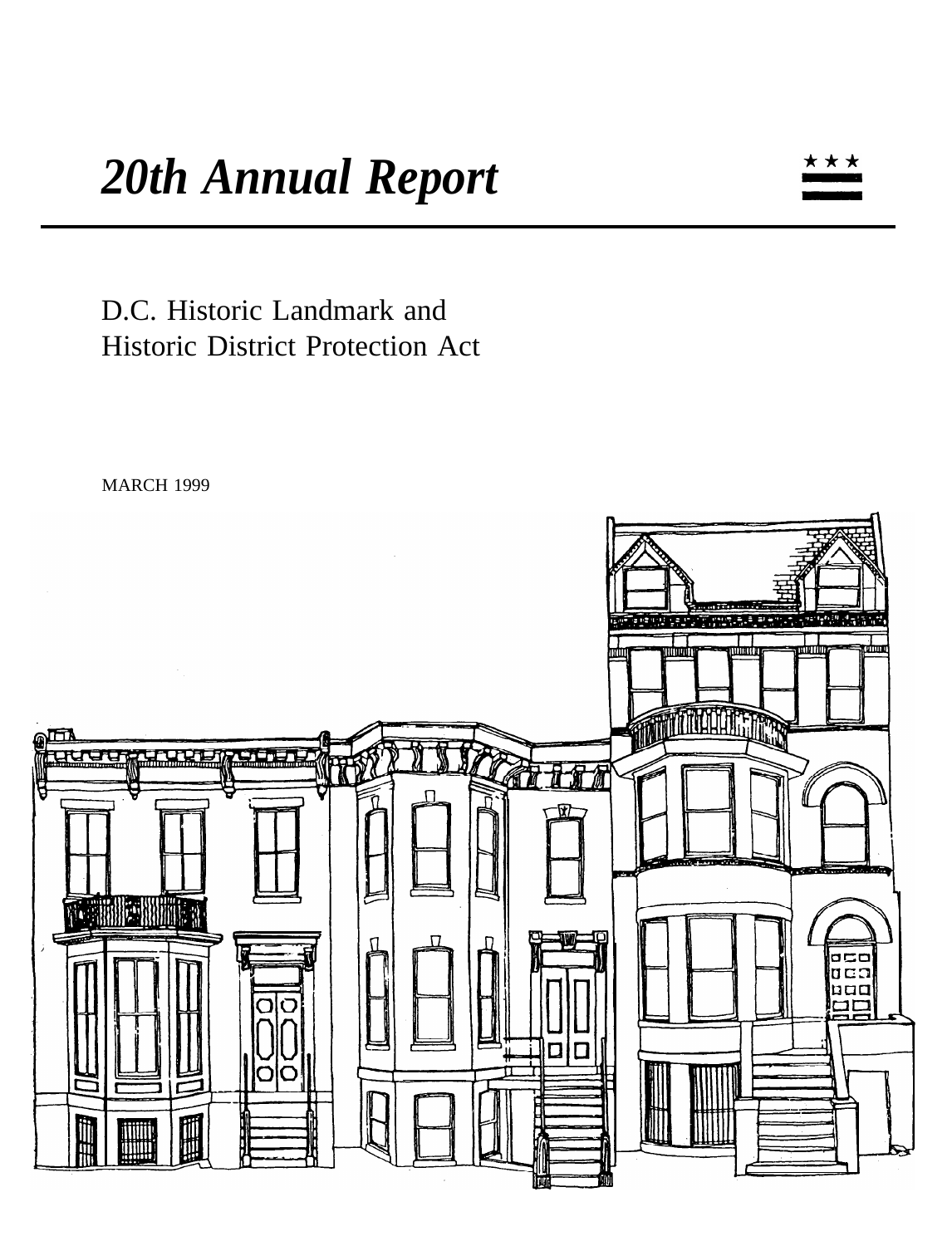# **TWENTIETH ANNUAL REPORT**

# **to the Council of the District of Columbia**

# **on Implementation of the**

# **HISTORIC LANDMARK AND HISTORIC DISTRICT PROTECTION ACT OF 1978**

March 1999



**Anthony A. Williams** *Mayor*

**Wilbert J. Parker** *State Historic Preservation Officer*

**James T. Speight, Jr.** *Chairman, Historic Preservation Review Board*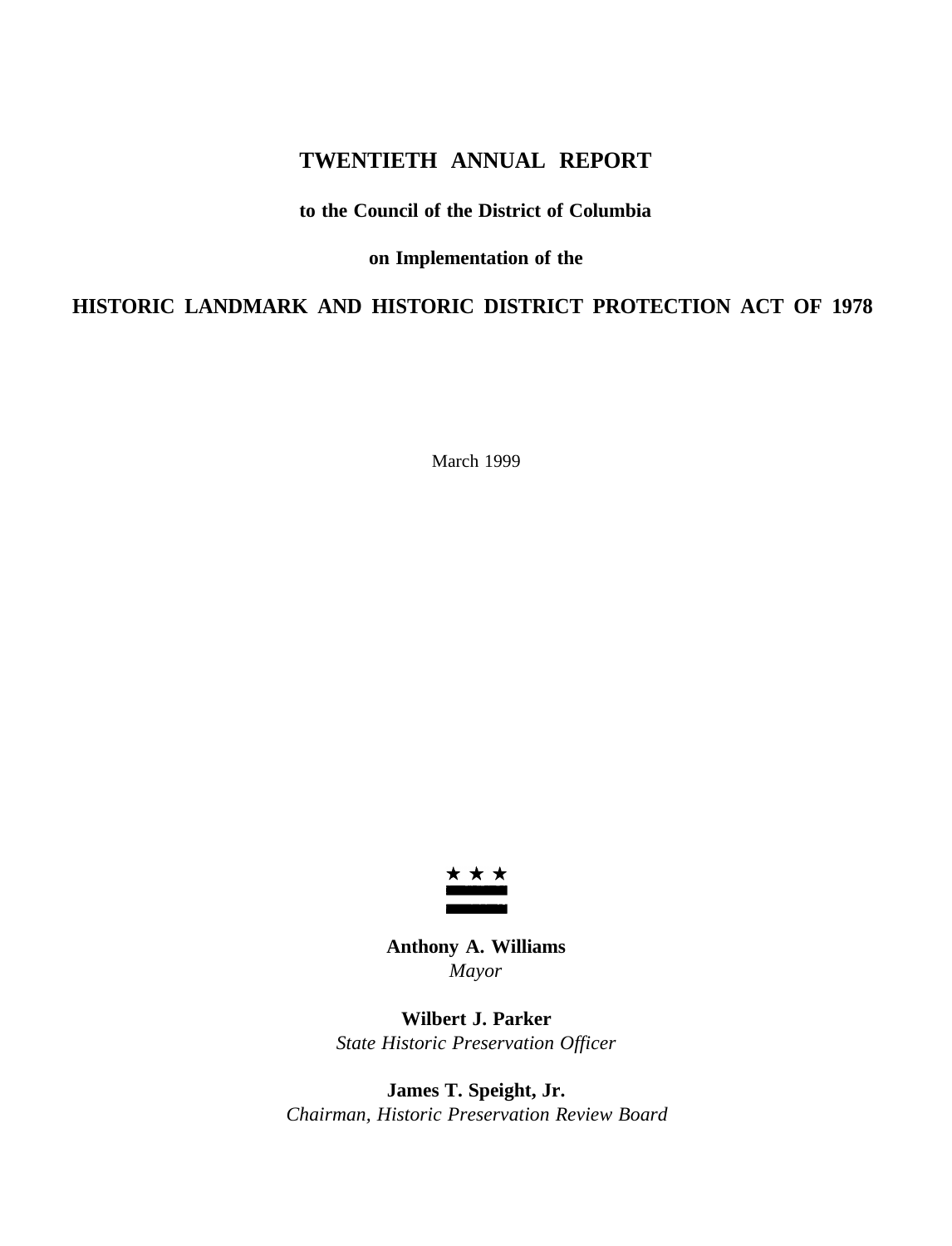# **CONTENTS**

| PROGRAM ACTIVITIES |   |
|--------------------|---|
|                    |   |
|                    |   |
|                    |   |
|                    |   |
|                    |   |
|                    |   |
|                    |   |
|                    |   |
|                    | 9 |

# APPENDIX

| Value of Private Investment Reviewed under the D.C. Historic Protection Act  11 |  |
|---------------------------------------------------------------------------------|--|
|                                                                                 |  |

*Among its provisions, the D.C. Historic Landmark and Historic District Protection Act of 1978 (D.C. Law 2-144) provides for an Annual Report on the implementation of the city's preservation program. This Nineteenth Annual Report to the Council of the District of Columbia records the activities and accomplishments of the District's historic preservation program porn October I, 1997 to September 30, 1998. Forfurther information, please call the Historic Preservation Division of the Department of Consumer and Regulatory Aflairs, at (202) 442-4570.*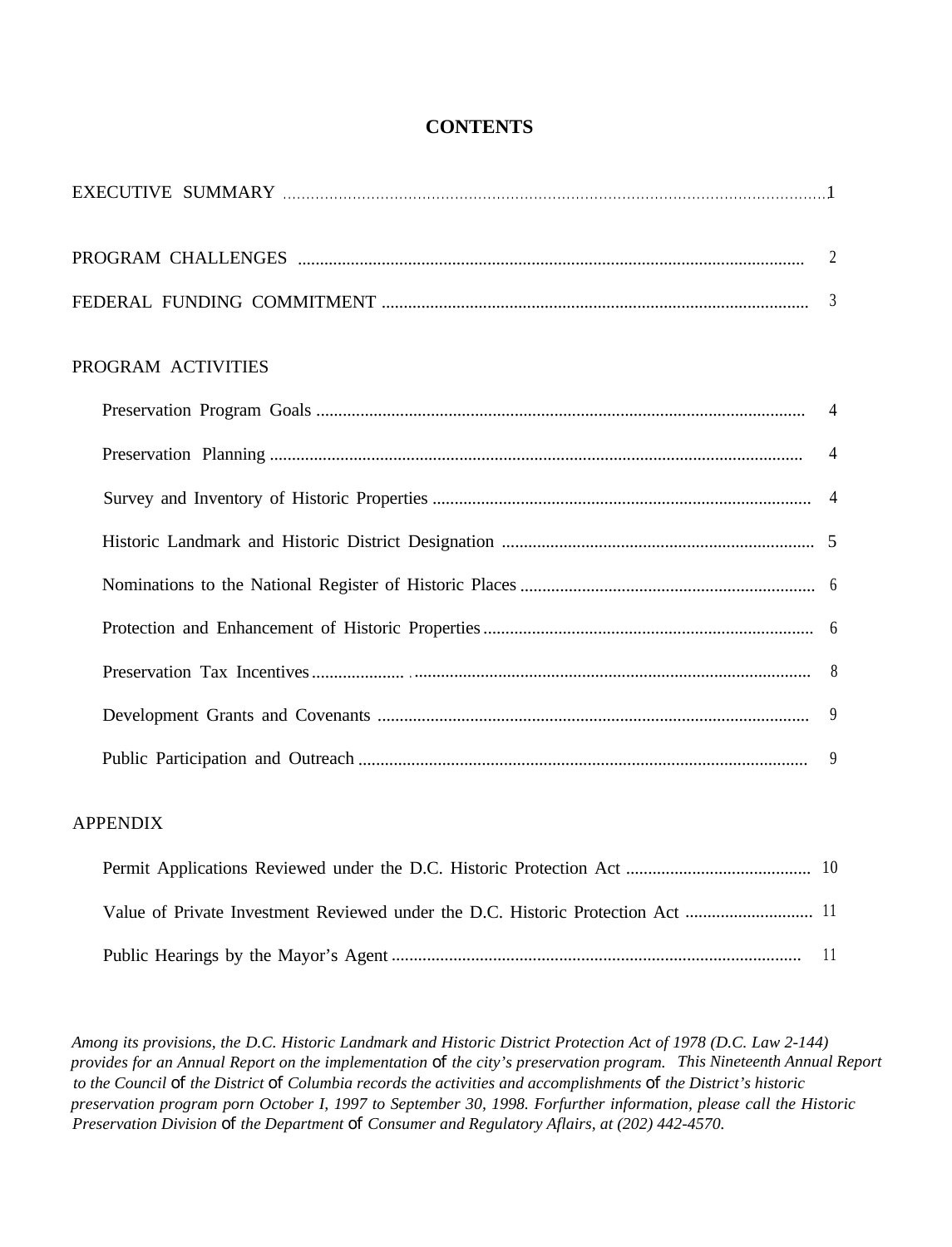## **EXECUTIVE SUMMARY**

Historic preservation contributes significantly to the economic vitality of the District of Columbia by enhancing those qualities that make the nation's capital such a beautiful and desirable city in which to live, work, and visit. Virtually every historic district in Washington, D.C is experiencing a continued economic resurgence of the type that is naturally accommodated within historic buildings. It is because of the intrinsic qualities of architecture and scale that businesses find these old buildings attractive. This uniqueness also attracts visitor and tourist dollars from the millions who visit the city each year. And it encapsulates the quality of life for those who seek to make Washington their home.

Within the District government, historic preservation is a cost-effective program that supports economic activity many times its cost. Private investment in construction on the city's historic landmarks and districts totals more than \$100 million annually. Building rehabilitation activity creates jobs in the construction trades, supports increased business activity, and generates tax revenues commensurate with this investment. Permit fees alone generate well in excess of \$1 million in annual revenue. On the same annual basis, the city's preservation program expends about \$600,000, of which about \$250,000 is contributed through federal funds.

The certainty and predictability of the historic preservation review process, and the ability of the historic preservation program to provide guidance, advice and incentives, contributes greatly to this ongoing economic generation. The historic preservation program diligently pursues the policies established by the Historic Landmark and Historic District Protection Act, while remaining sensitive to the missions of other planning and development agencies. The Division aggressively promotes successful business endeavors by working with developers and owners to adapt landmarks to their changing needs. Through a continual process of consensus-building, preservation enhances the opportunity to make meaningful economic and cultural contributions to a diverse and dynamic city.

Historic preservation has the potential to contribute even more significantly to the economic regeneration of the District of Columbia. Since so much of the city's building stock is more than 50 years old, there is a significant potential for an expanded preservation program. Of course any additional historic designations, especially for historic districts, are made only after a rigorous process of documentation and justification, and following consensus-building within the affected community. But the future of the city will, in large measure, be determined by our ability to promote the successful regeneration of the existing building stock in our communities and downtown-and thereby to capitalize on the unique assets of the past.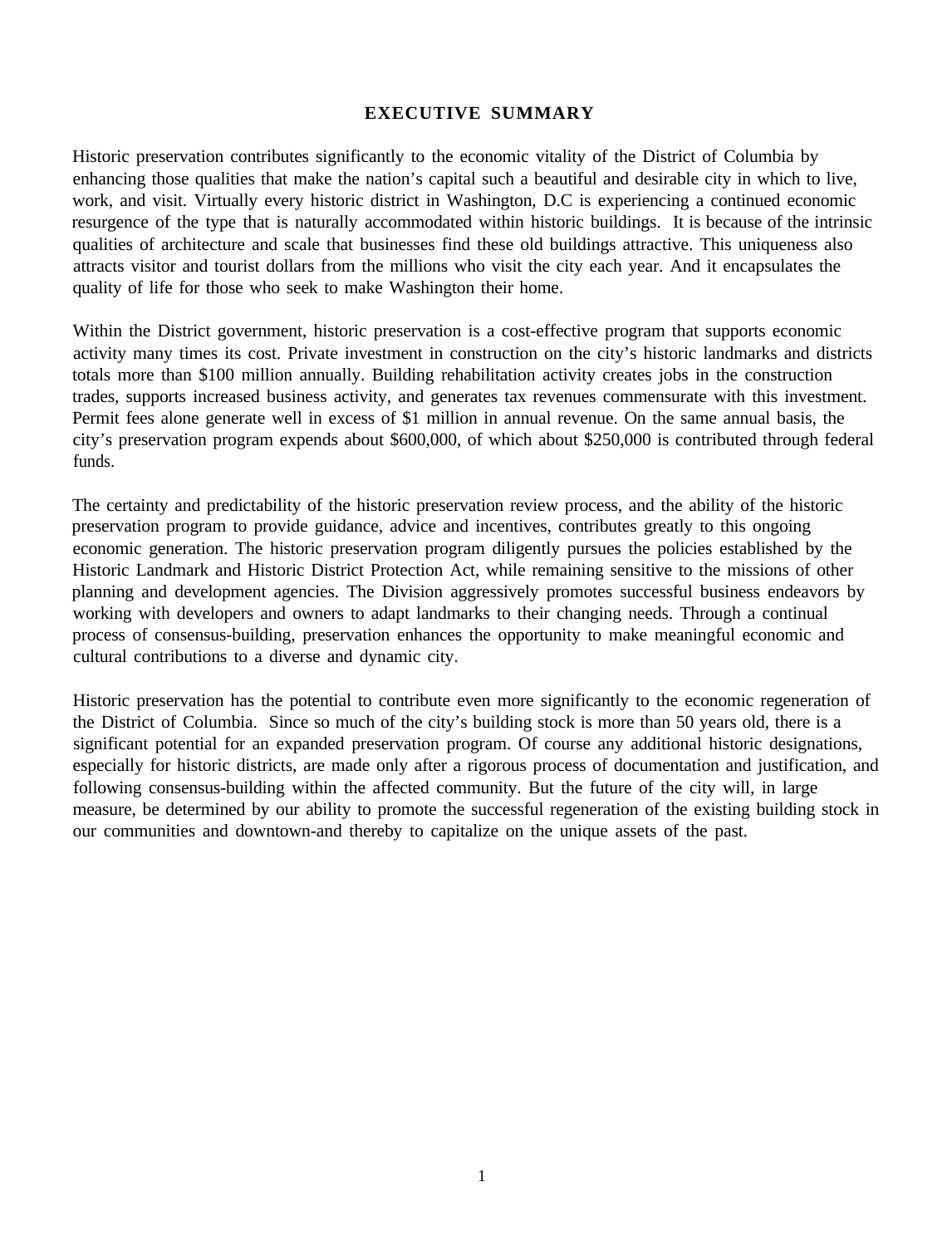# **PROGRAM CHALLENGES**

The HPD recently conducted an internal evaluation of program strengths and weaknesses at the request of Mayor Anthony Williams' transition team. This review concluded that the program remains strong, and is consistently providing constituent services as mandated under federal and local preservation laws. Several areas were identified, however, where improvements are needed. The following are highlights of this selfevaluation:

*Regulation and Review* is currently the strongest component of the preservation program. This includes designation of historic properties, construction permit reviews, "Section 106" review of federal undertakings, and technical assistance to developers and homeowners (through design guidelines and direct consultation). These processes are considered effective at addressing program goals, and there appears to be a high level of satisfaction among constituents.

*Protection of historic properties is the basic program function under both local and federal preservation laws. Even with a consensus that these functions are effective, the program will strive for continued improvements and refinements in operatingprocedures to ensure that these services remain efficient and productive.*

**Public Education and Outreach** is a relatively effective program element that could be strengthened if additional resources were available. Program staff provide ample technical assistance, and appear to offer clear guidance to the public as to how best to use the services of the program. The HPD solicits public involvement through community-based surveys and the preservation planning process. Subgrant awards also follow the federally-mandated requirements for open solicitation and selection. However, major new public education initiatives are limited by the constraints of a small staff.

*The strength of the public education and outreach component is handicapped by two major factors: 1) the program has not fully devised strategies and methods of making preservation meaningful to communities whose building stock is of sufficient age and integrity to merit historic preservation, but where there is insufficient interest or a negative stereotype about historic preservation, and 2) additional personnel could more fully propagate the program through regular community orientation meetings, maintenance of an interactive website, and other efforts.*

*Enforcement* of preservation laws has recently been given a great deal of attention at all levels of city government. Numerous cases have shown that voluntary compliance is undermined without fair and efficient enforcement. For a variety of reasons, the present inspection and enforcement processes (outside the preservation program) have not succeeded in addressing this matter adequately. Demolition by neglect and other flagrant violations of the preservation law persist.

*To upgrade enforcement, and to assist with inspections under various federal programs, two major actions are being implemented: 1) within the Building Inspection Division, additional training will ensure that violations of the historic preservation laws are cited even if project may otherwise meet building codes, and 2) within the Historic Preservation Division, a new position of Historic Inspector is being created with the specific purpose ofproviding quick response to constituent complaints and routine surveillance of historic districts.*

*Financial Incentives* are a proven tool for stabilizing neighborhoods and conserving historic environments. Even considering the initial costs, such programs enhance long-term revenue through increased property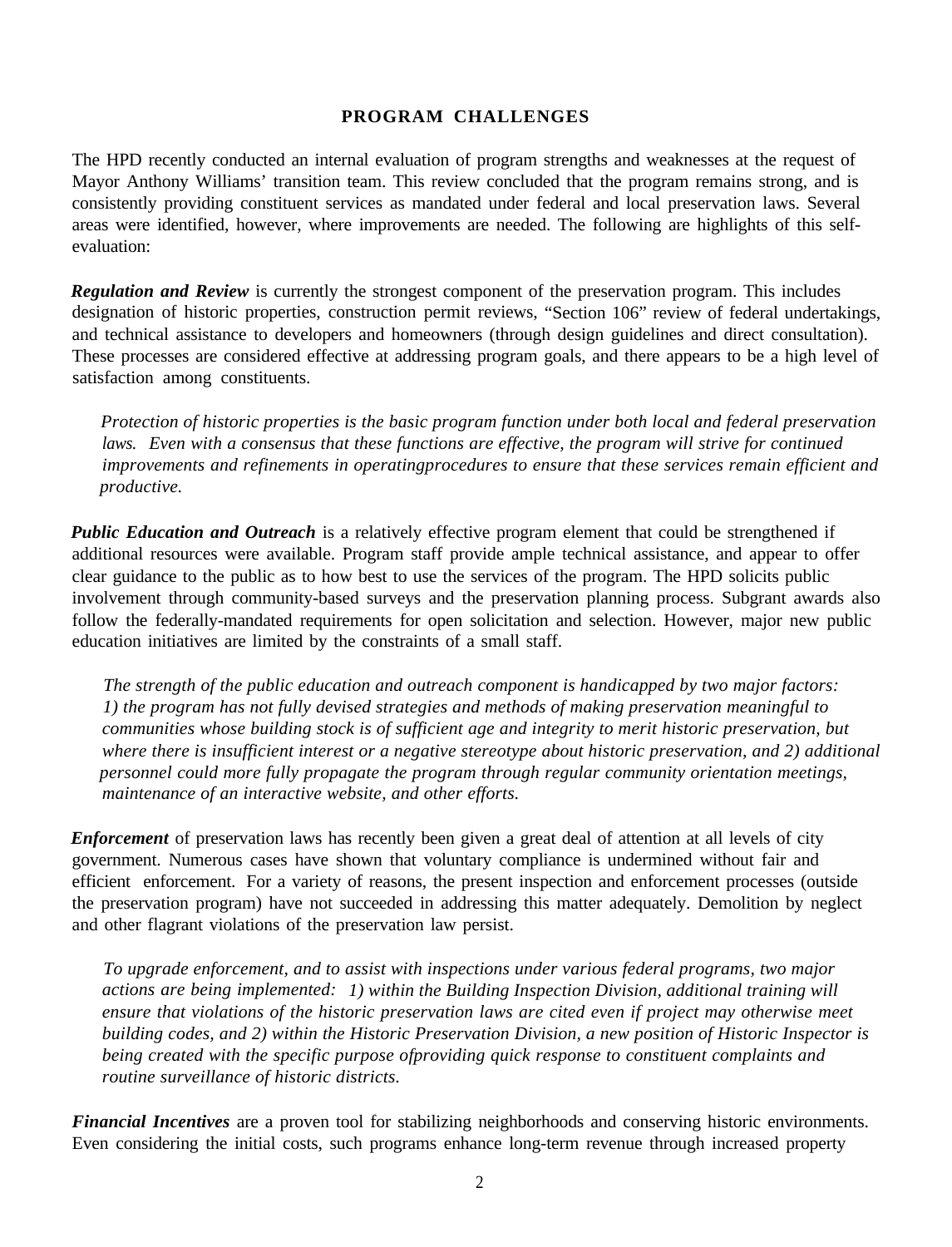values and greater economic activity. There is an effective federal tax credit for rehabilitation of incomeproducing properties, but no comparable local incentive in the District of Columbia. Various proposals are under active consideration. Possibilities include a local rehabilitation tax credit, reduced assessments, or at least deferred tax increases for value added to real estate. Legislative action on some of these initiatives may be possible in the coming year.

*Without financial incentives, the benefits ofpreservation cannot be made available to the broadest possible range of users and eligible resources. The SHPO will cooperate with both government and local advocacy groups to examine successful practices in other cities and to determine which programs are feasible for adoption in Washington. Such efforts are increasingly realistic given the improved financial situation of the city.*

# **FEDERAL FUNDING COMMITMENT**

All State Historic Preservation Offices must satisfy uniform national performance standards in order to maintain certification as "approved state programs" under the National Historic Preservation Act. Approved state programs receive grant assistance from the Historic Preservation Fund administered by the National Park Service.

During the past fiscal year, the District of Columbia SHPO expended \$568,688 in program funds, including a federal grant award of \$248,640 and matching funds of \$320,048, to advance historic preservation citywide. *This represents a complete and successful expenditure of all federal funds available to the preservation program.* The federal grant is used primarily to conduct community-based survey and documentation of properties eligible for historic protection, to increase public awareness, and to encourage economic development through investment in historic buildings

In its most recent program review (in 1994), the National Park Service determined that the District of Columbia preservation program "is one in which the City of Washington, D.C. should find particular pride." The District's historic preservation program received full certification, with five commendations of special merit:

- · the HPD makes extraordinary efforts to ensure public access and participation in developing and building the entire program, including the setting of goals and priorities;
- · HPD administers a program which encourages and reflects the District's diverse population. Thematic surveys of minority history "make them leaders in the field nationally";
- · the Division and Review Board are dedicated to meeting federal and DC. program requirements in all areas of service;
- · the HPD produces highly professional historic resource surveys and produces especially high quality reports and data; and,
- · the review team noted substantial improvement in all program areas since the previous review in 1990.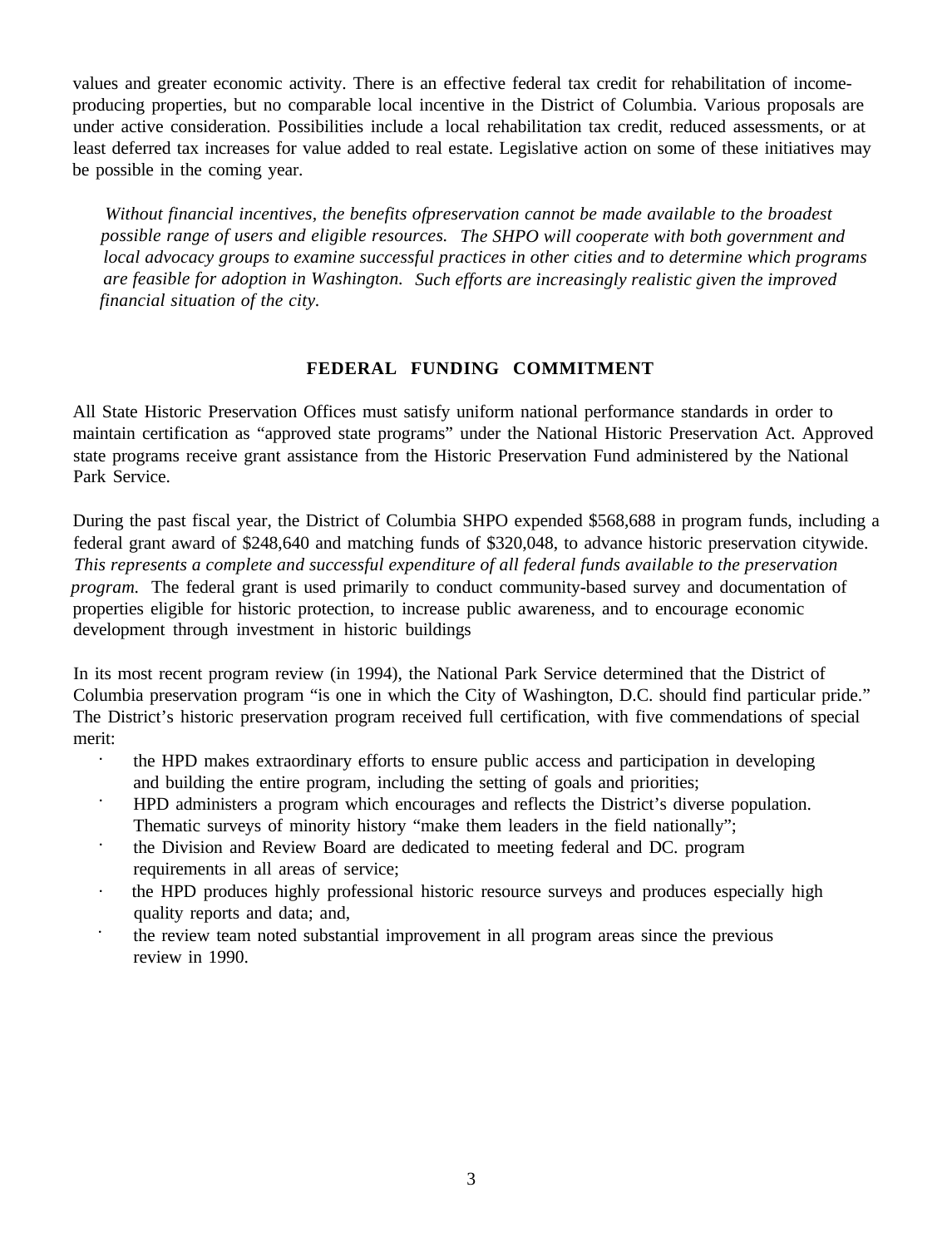## **PRESERVATION PROGRAM GOALS**

The historic preservation program of the District of Columbia has a clear and concise mission:

- **·** *to preserve the important historic features of the city while encouraging new development that is compatible with those features;*
- *· to increase awareness of and access to those historic resources; and*
- *· to ensure designation, protection, and conservation of the resources through a predictable and reliable regulatory framework.*

In accomplishing this mission, the Historic Preservation Division, State Historic Preservation Officer, and Historic Preservation Review Board target three long-term program goals:

- **·** *to complete the cultural resources survey of the city;*
- *· to expand historic preservation programs to engage new users; and,*
- *· to ensure effective protection of historic properties.*

These goals are essential to implementation of the D.C. Historic Preservation Plan and the Historic Landmark and Historic District Protection Act. These goals influence all aspects of the preservation program, including planning, survey and designation, resource protection, and public education.

# **PRESERVATION PLANNING**

The D.C. Historic Preservation Plan, and the citywide Comprehensive Plan from which it is derived, provide the basis for preservation planning. These planning activities conform to National Park Service requirements for state preservation planning, including broad public involvement in the establishment of preservation priorities. Preservation planning also involves data management and the development of "historic contexts." These contexts facilitate the evaluation of potentially significant properties in relation to broad historical themes. Major preservation planning efforts during the past year included:

#### **Preservation Enforcement Mechanisms**

In-house support for the citywide preservation summit on *Strengthening Preservation Enforcement in the District of Columbia* (June 1998), and the *Prevention of the Demolition of Historic Buildings by Neglect Act of* 1988 (adopted August 1988)

#### **Historic Waterways Context**

Development of a thematic context documenting the historical development of waterways and associated resources in the District

# **Inventory Computerization**

Continued upgrading of the D.C. Integrated Preservation Software (IPS) system to store and manage historic survey information on more than 30,000 documented resources

## **SURVEY AND INVENTORY OF HISTORIC PROPERTIES**

The State Historic Preservation Officer uses federal grant assistance to facilitate survey and inventory of historic resources in all parts of the city. Community sponsors and participants include Advisory Neighborhood Commissions, non-profit organizations, preservation professionals, and educational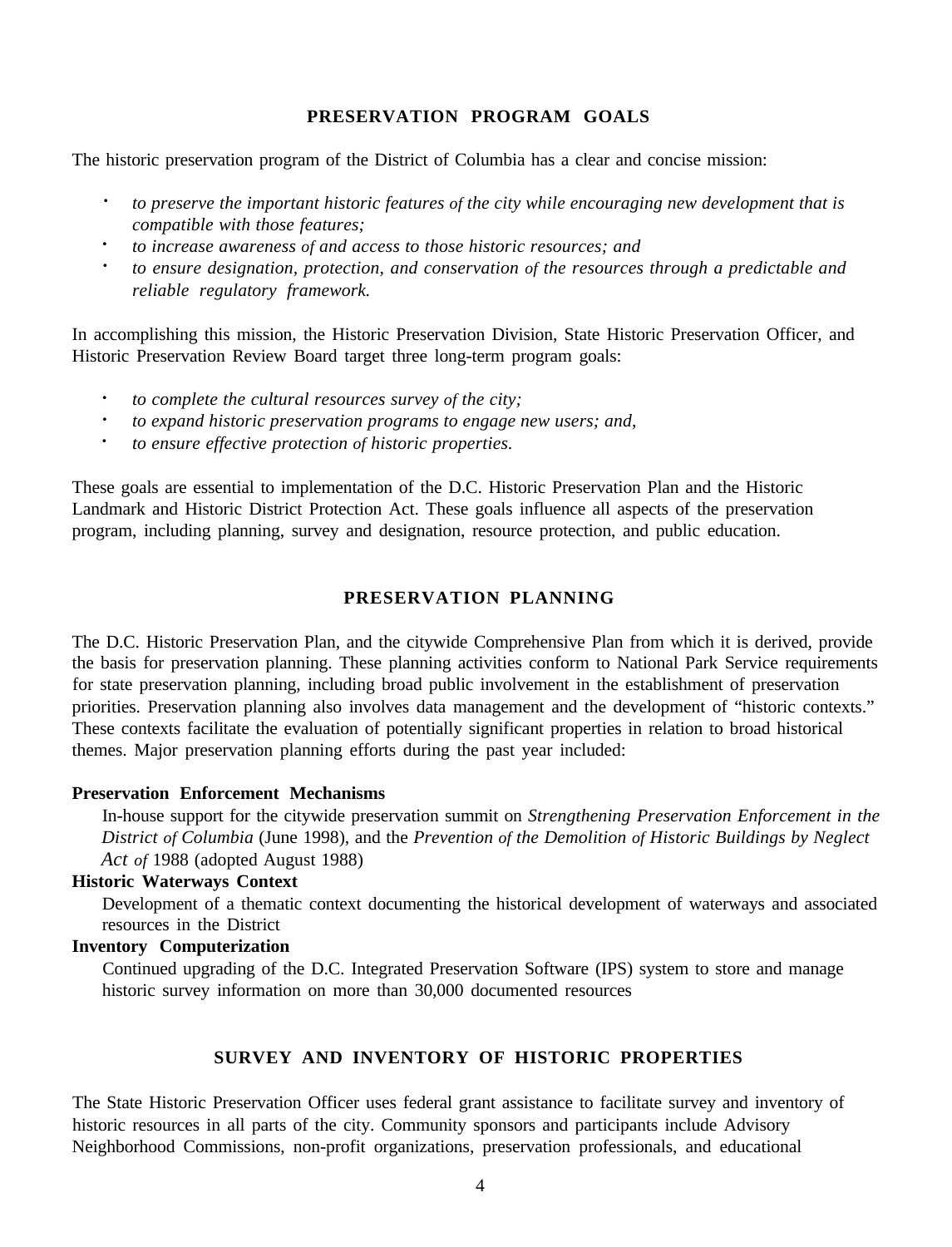institutions. Historic resource survey projects undertaken during the past year included:

#### **D.C. Public Schools Survey (Phase II)**

Acquisition of microfilm records for the archive of D.C. Building Permits (1877-1945), to be managed in conjunction with the D.C. Public Library, Washingtoniana Division

#### **HISTORIC LANDMARK AND HISTORIC DISTRICT DESIGNATIONS**

The Historic Preservation Review Board evaluates and designates properties worthy of preservation for their contribution to the city's cultural heritage. During the past year, the Board designated three buildings as historic landmarks in the D.C. Inventory of Historic Sites. The Board also denied designation of the Park Lane Apartments at 2025 I Street, NW, and removed the historic designation from the largely demolished Kingman (President Monroe) Apartments at 423-25 Massachusetts Avenue, NW. The newly designated properties are:

#### **Military Road School**

1375 Missouri Avenue NW

This small neighborhood school, erected on the site of one of the city's first public schools for freedmen (built 1864-65), retains its historical connection with the struggle by African-Americans to secure the benefits of public education. Originally situated under the protective gaze of Fort Stevens, and now adjacent to the greensward of park lands connecting the Civil War forts, the school documents the presence of Washington's vanished refugee settlements and their dependence on military encampments. The new building, as one of the city's first public buildings designed by the office of Municipal Architect (established 1909), and reviewed by the Commission of Fine Arts (established 1910), reflects attempts during the Progressive era to enhance the quality of public architecture throughout the city. It is a fine representative example of the work of Washington architect Snowden Ashford, built in 1911- 12. The building is 2-1/2 stories, one room deep with a central entrance porch, gently flared hipped roof, wide scrolled eaves, and octagonal cupola; facades are red brick accented by stucco panels and limestone trim; to maintain left-hand daylighting in all four classrooms, the large banks of multi-paned windows on one side of the facade are balanced by recessed brick panels on the other. The site may possess archaeological potential. DC designation 7/23/98

#### **Oswego and Exeter Apartments**

1326-28 and 1330-32 U Street, NW

These twin apartment houses are notable among Washington's early multiple-family dwellings. Built soon after the 1896 opening of an electrified streetcar line on U Street, the Oswego (built 1900) and the Exeter (built 1904), reflect the changing nature of housing in an increasingly urbanized city. This type of moderately priced and attractively designed apartment house, conveniently located in an established neighborhood, helped to popularize apartment living for Washington's middle class. The buildings demonstrate an early use of the same design for twin buildings, which was to become a much-used technique for architects and developers in providing economical apartment housing. The buildings are the earliest extant apartment commission (at age 29) of architect B. Stanley Simmons, who went on to design more than 60 apartment houses in the city; they also represent the work of developers Lester Barr and Franklin Sanner. Each is three stories, T-shaped in plan with facades of tan brick atop a limestone base, with stone lintels, and sheet metal pediments and cornices; facades mix late Victorian and early Colonial Revival elements, including bay-like center pavilions with attenuated pilasters and pedimented door surrounds. DC designation 7/23/98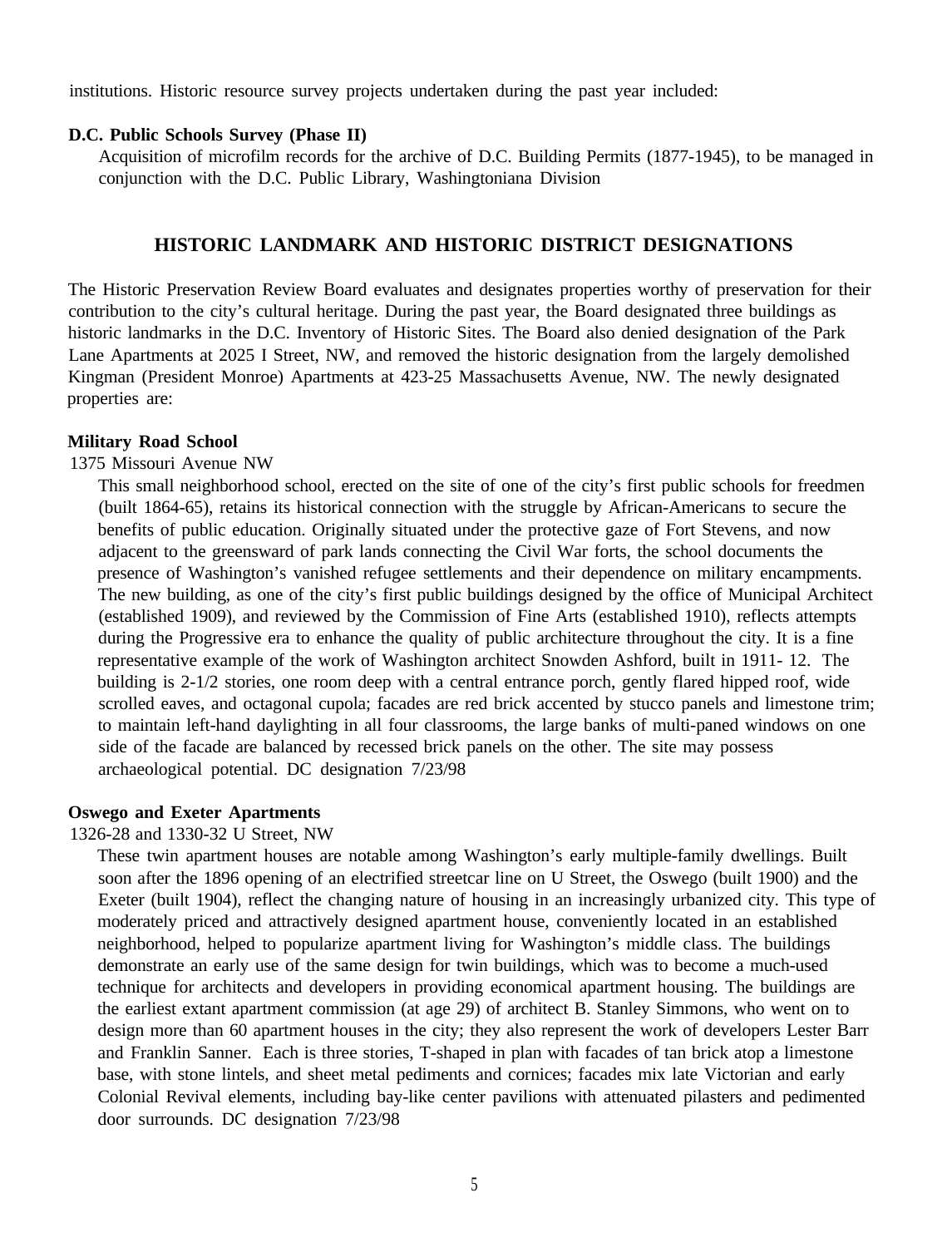# **NOMINATIONS TO THE NATIONAL REGISTER OF HISTORIC PLACES**

In addition to its local designation authority, the Historic Preservation Review Board recommends properties for listing in the National Register of Historic Places. The responsibility for nomination rests with the State Historic Preservation Officer. The HPRB and SHPO also comment on federal agency nominations of U.S. government property, and National Historic Landmark designations by the Secretary of the Interior. During the past year, the following property was nominated to and listed in the National Register:

**National Headquarters of the U.S. Daughters of 1812** (1461 Rhode Island Avenue): Since 1928 this rowhouse built by Admiral John Henry Upshur has been the headquarters of the patriotic and commemorative organization founded in 1892 by author Flora Adams Darling, a Civil War widow and daughter of John Adams; built in 1884, the Queen Anne style house is 3 stories, red brick with sandstone trim, a bowed bay, and sunburst-pattern balcony railing (Frederick Withers, architect); NR listing 12/12/97

The Secretary of the Interior made no designations of National Historic Landmarks in the District of Columbia during the past year.

## **PROTECTION AND ENHANCEMENT OF HISTORIC PROPERTIES**

The D.C. preservation law is the primary tool for protection of the city's privately owned historic resources. It ensures review of demolition, alteration, new construction, and land subdivision affecting designated properties. During the past year, the Historic Preservation Division and Historic Preservation Review Board acted on 1,637 construction permit applications affecting historic properties. Most of these involved alteration to residential and commercial buildings in the city's two dozen historic districts. Major cases entailed extensive staff review and significant citizen participation. Among these projects were:

**Anacostia Gateway** (1901- 13 Martin Luther King, Jr. Ave, SE) Conceptual design of a new office and retail structure **Dunbar Theater/Southern Aid Society Building** (1901-03 7th Street, NW) Rehabilitation of the historic mixed-use building at 7th & T Streets for offices **Ellington Mews** (300 block of U Street, NW) Construction of 10 infill houses by MANNA in the LeDroit Park Historic District **Embassy of the Ivory Coast** (2424 Massachusetts Avenue) Conceptual design for of a new chancery on Embassy Row **Chinatown Commercial Projects** Renovation of vacant or underutilized commercial buildings at 726-738 7th Street and 711-713 H Street **Downtown Historic Landmarks, Transfer of Development Rights** Restoration and repairs enabling a transfer of development rights from the Church of the Epiphany, St. Mary's Catholic Church, and Church of the Ascension & St. Agnes **Georgetown Incinerator** (3100 South Street, NW) Conceptual review of a hotel and residential project incorporating the historic industrial landmark **Logan Circle Residential Projects** Three major residential projects, including rehabilitation of 1 & 2 Logan Circle, rehabilitation and expansion of 20 Logan Circle, and construction of new rowhouse condominiums at 26-28 Logan Circle **LeDroit Park Initiative** (Oakdale & U Streets, NW) Rehabilitation and construction of 60 rowhouses by Howard University in and adjacent to the LeDroit Park Historic District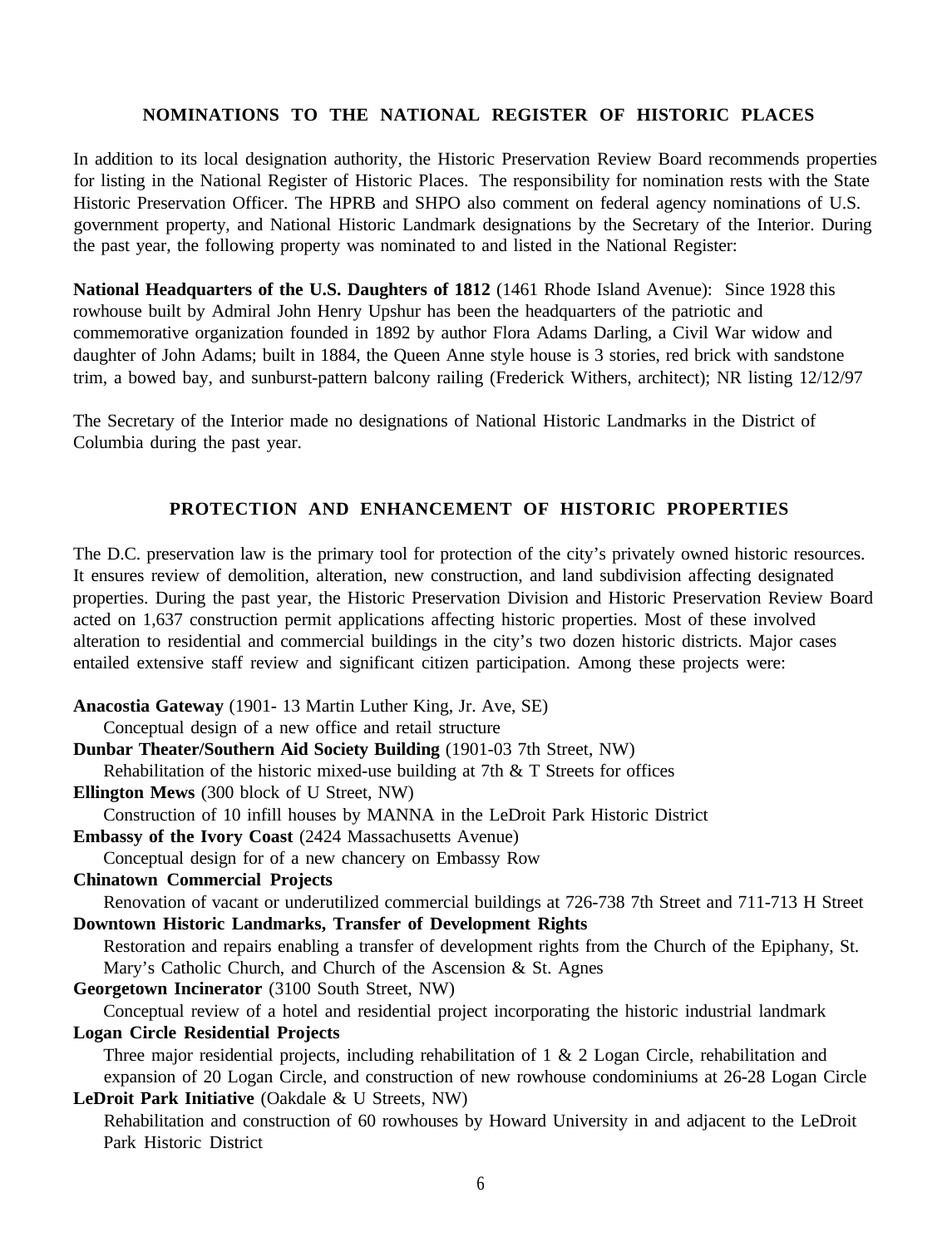**Maret School** (3000 Cathedral Avenue, NW)

Development of a new master plan, renovation, additions, and archaeological site investigations **Old Masonic Temple** (901 F Street, NW)

Continuing review of development plans for rehabilitation and addition to the downtown landmark **Rock Creek Overlook** (Connecticut Avenue & Calvert Streets, NW)

Conceptual design review of a proposed retail and office building in the Woodley Park Historic District **1660 Sixteenth Street, NW** (16th & R Streets, NW)

Construction of an apartment house on a vacant lot in the Sixteenth Street Historic District

**Takoma Park Shopping Center** (6000 blocks of Willow and Maple Street, NW)

Conceptual review of a neighborhood shopping center, to include relocation and restoration of three bungalows

#### **Victor Building** (724 9th Street, NW)

Review of final plans and the preservation scope of work for a new office building incorporating the historic facade

The State Historic Preservation Office also reviews Federal agency projects affecting historic resources under Section 106 of the National Historic Preservation Act. During the past year, there were 89 such projects involving housing rehabilitation, alterations to Federal buildings, memorials construction, and transportation improvements. Nine of the projects were concluded with negotiated Memoranda of Agreement (MOAs) addressing effects on historic properties. Major Section 106 projects affected the following historic properties:

#### **Anthony Bowen YMCA**

Conversion of the National Historic Landmark to the Thurgood Marshall Center

### **D.C. Recreation Centers**

Review of upgraded recreation facilities at the historic Banneker Recreation Center and the Westminster Playground within the proposed Greater U Street Historic District

#### **Federal Building Security Features**

Installation of security cameras, bollards, and other perimeter security enhancements at multiple federal office locations

### **Fletcher's Boathouse Archaeological Site**

Archaeological data recovery from unique prehistoric storage pits uncovered during a project to provide barrier-free access to recreational facilities

### **Fort Reno Reservoir Upgrade**

Archaeological impact assessment and stabilization of the superintendent's lodge

# **H Street, NE Commercial Strip**

Rehabilitation of 4 buildings on the commercial corridor determined potentially eligible for historic designation

#### **Hearst, Key, and Stoddert Schools**

Window repair and replacement undertaken by the Army Corps of Engineers

# **National Japanese American Memorial**

Conceptual design review of a new memorial on Louisiana Avenue, NW

# **Odd Fellows Building**

Renovation and conversion of the former Odd Fellows Building at 9th & T Streets, NW, for the Maya Angelou Charter School

# **Pennsylvania Avenue and President's Park**

Review of security barriers, gatehouses, and roadway improvements relating to the closure of Pennsylvania Avenue at the White House

# **Prince Hall Masonic Temple**

Review of plans for a three-phase renovation of the U Street landmark, to include Masonic Temple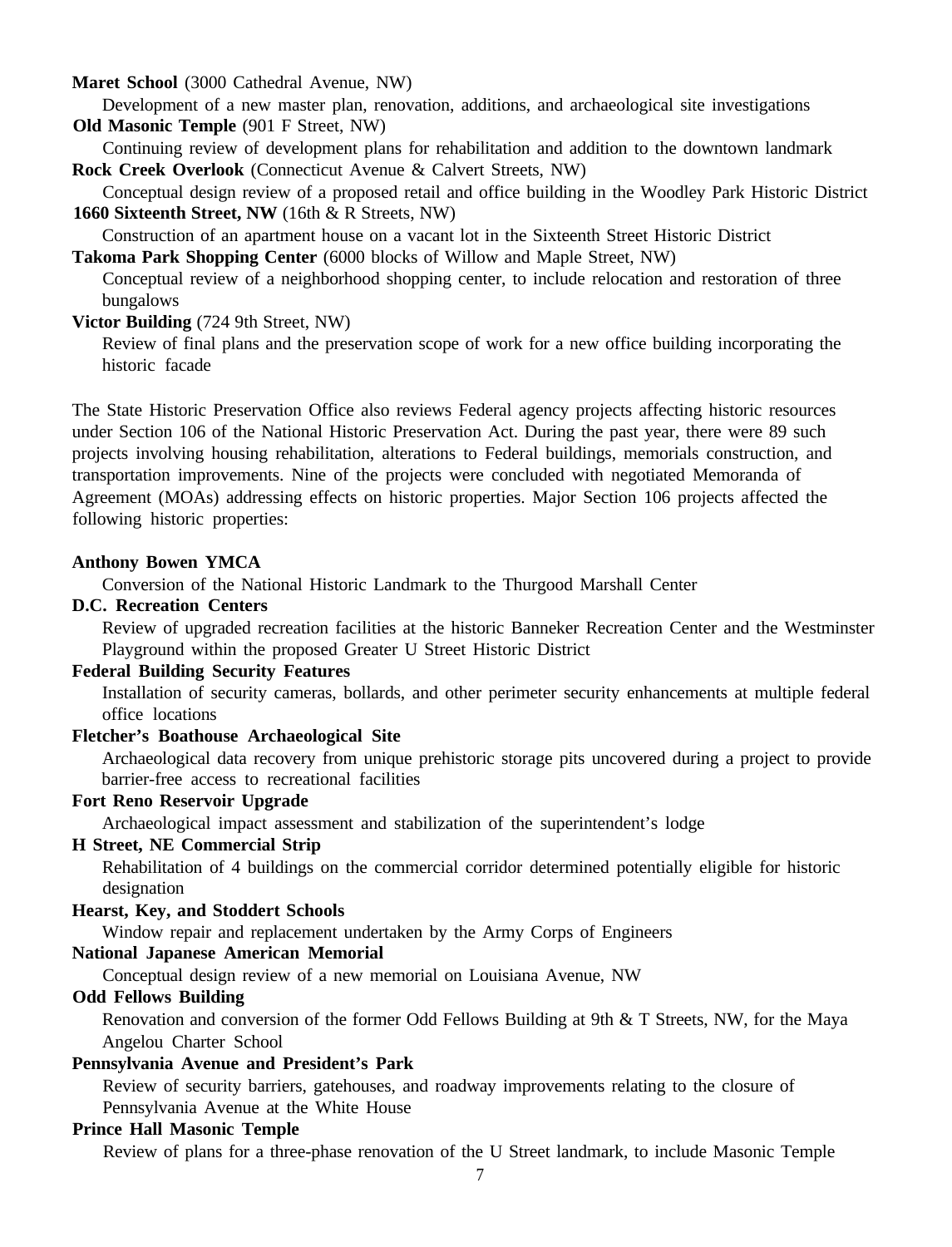facilities and a visitor's center for the African-American Civil War Memorial

#### **Source Theater**

Rehabilitation of a former auto showroom at 1820 14th Street, NW, for the theater company

#### **True Reformer Building**

Review of conceptual rehabilitation plans for office and retail use

### **John A. Wilson Building (District Building)**

Review of tenant alterations to the historic interiors

#### **Washington Convention Center**

Implementation of a moratorium on demolition in the area surrounding the new Convention Center **Washington Navy Yard**

Renovation of Building 73 under the base closure and realignment plans for NAVSEA offices

# **PRESERVATION TAX INCENTIVES**

The State Historic Preservation Officer encourages property owners to take advantage of the federal tax incentive for rehabilitation of income-producing historic properties. There is also a lesser federal incentive for donation of easements on historic property. During the past year, the SHPO reviewed and forwarded to the National Park Service the following applications for preliminary or final certification under this program Projects for final certification represented a total investment of \$1.75 million in rehabilitation and related construction costs.

# **Historic Landmarks** Old Masonic Temple, 901 F Street, NW Tower Building, 1401 K Street, NW John A. Wilson (District) Building Washington Loan & Trust Company (Courtyard by Marriott), 900 F Street, NW **Downtown Historic District** Grogan Furniture Building, 819 7th Street, NW 711 G Street, NW **DuPont Circle Historic District** 2018 Hillyer Place, NW 1266 New Hampshire Avenue, NW **Georgetown Historic District** 1404 29th Street, NW 1414 29th Street, NW 3063-65 M Street, NW 3210 M Street, NW 3233-35-35 Rear M Street, NW 3330-32 and 3334 M Street, NW 3330-32 Rear M Street, NW 2904 P Street NW 3209 P Street, NW 3207 Q Street, NW **Logan Circle Historic District** 1 & 2 Logan Circle, NW (final certification denied) **Sheridan-Kalorama Historic District** 2206 Q Street, NW 2228 Q Street, NW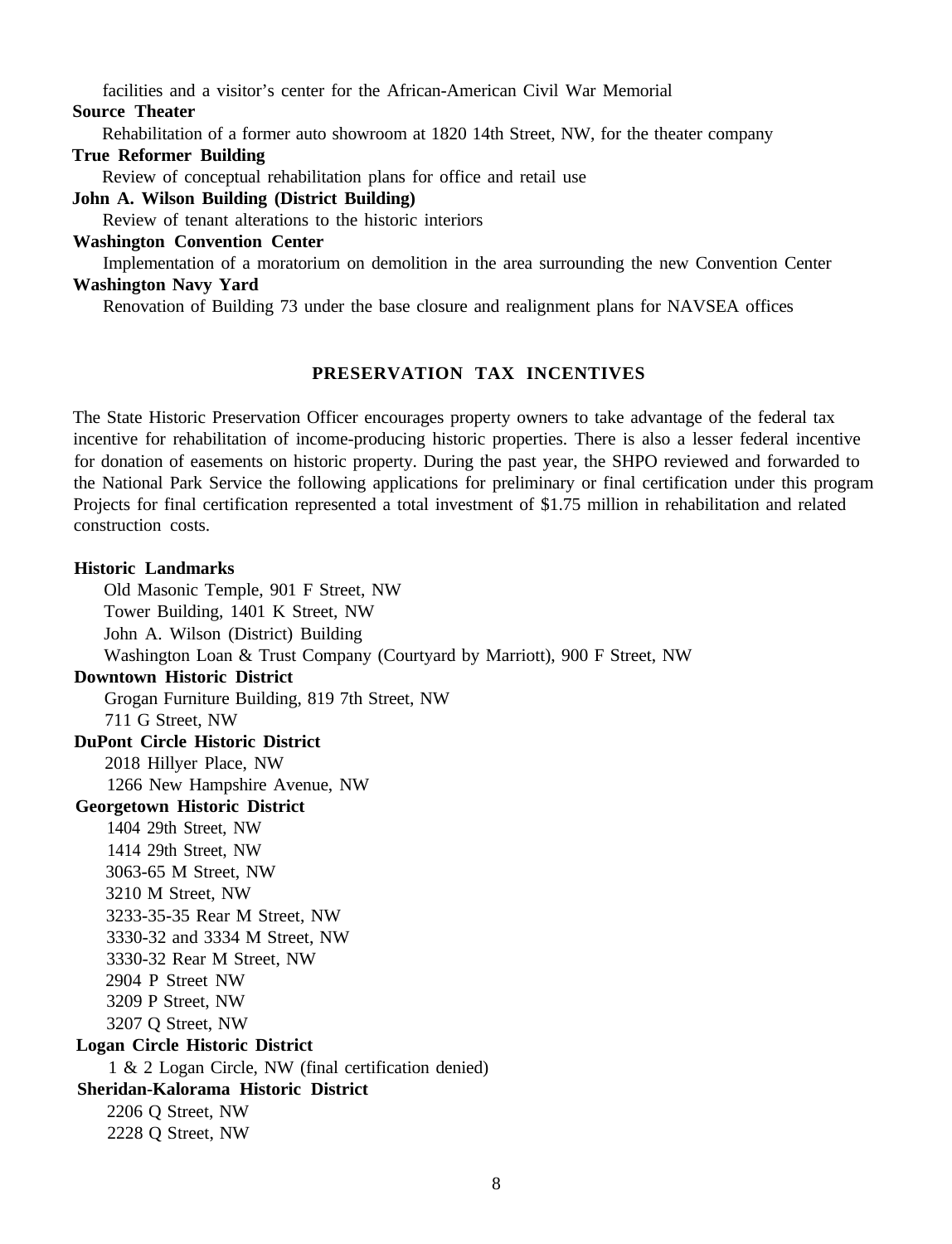2230 Q Street, NW 2234 Q Street, NW 2237 Q Street, NW **Sixteenth Street Historic District** Hightowers Apartments, 1530 16th Street, NW **Strivers' Section Historic District** 1752 T Street, NW

### **DEVELOPMENT GRANTS AND COVENANTS**

The SHPO monitors preservation covenants on historic landmarks rehabilitated in prior years with federal historic preservation grant funds. The seven affected properties are:

#### **Covenanted Properties**

Carnegie Library (Mount Vernon Square) Eastern Market Mount Zion United Methodist Church (1334 29th Street NW) 0 Street Market Old City Hall Old Gym, Gallaudet College Washington Club (15 DuPont Circle NW)

# **PUBLIC PARTICIPATION AND OUTREACH**

Public involvement is actively encouraged as an integral part of the historic preservation process. There is extensive public participation by Advisory Neighborhood Commissions, preservation groups, and private citizens in meetings of the Historic Preservation Review Board. The Historic Preservation Division also maintains regular direct contact with community organizations in historic neighborhoods, and sponsors public education and information efforts aimed at encouraging citizen awareness of preservation programs. Major public outreach activities during the past year included:

### **Preservation Enforcement Conference**

Coordination with the summit conference on Strengthening Preservation Enforcement, sponsored by the D.C. Preservation League and Coalition for Greater Preservation Enforcement

#### **Archaeology Guidelines**

Completion of guidelines for construction affecting archaeological resources

#### **Historic District Brochures**

New informational brochures for the Kalorama Triangle, Sheridan-Kalorama, DuPont Circle, and Mount Pleasant Historic Districts (part of a series of brochures for each of the city's historic districts)

## **Sidwell Friends School Archaeology Project**

Technical support for archaeological investigations at the Zartman House, in coordination with the D.C. Humanities Council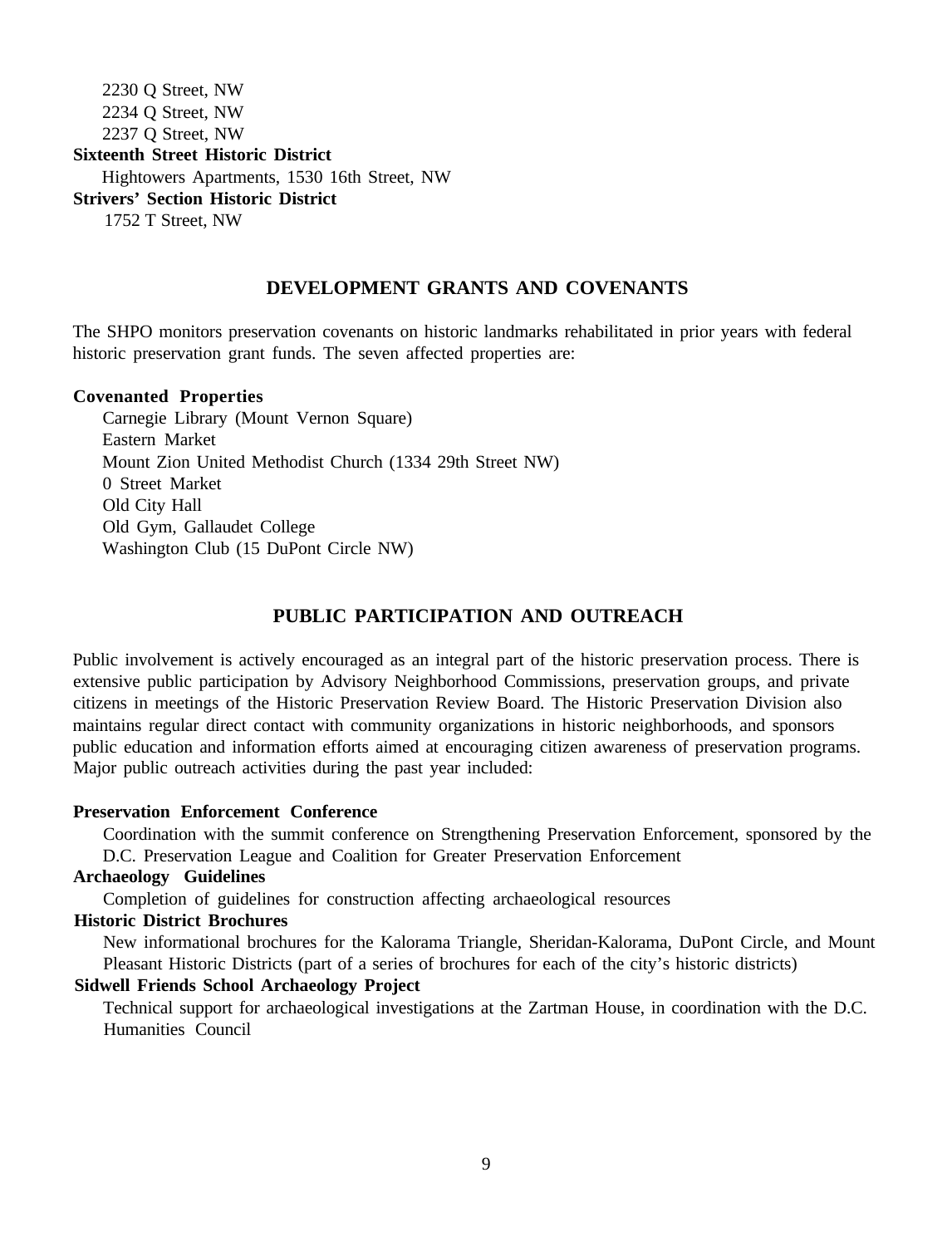## **APPENDIX**

# **Permit Applications Reviewed under the D.C. Historic Protection Act**

From October 1, 1997 to September 30, 1998, the Mayor's Agent, Historic Preservation Review Board, and Historic Preservation Division reviewed the following construction permit applications affecting historic properties:

|                           | <b>ALTERATION</b> | <b>NEW CONSTRUCTION</b> | <b>DEMOLITION</b> | <b>SUBDIVISION</b> | <b>CONCEPT</b> | <b>OTHER</b>   | <b>TOTAL</b>    |
|---------------------------|-------------------|-------------------------|-------------------|--------------------|----------------|----------------|-----------------|
| <b>Historic Landmarks</b> | 50                | $\mathbf{1}$            | $\overline{4}$    | $\boldsymbol{0}$   | 9              | 61             | 125             |
| <b>Historic Districts</b> |                   |                         |                   |                    |                |                |                 |
| Anacostia                 | 5                 |                         | 7                 |                    | 1              | 2              | 15              |
| Blagden Alley             | 4                 |                         | 1                 |                    |                |                | 6               |
| Capitol Hill              | 152               |                         |                   | $\overline{4}$     | 23             | 89             | 268             |
| Cleveland Park            | 45                |                         | 2                 | 1                  | 18             | 17             | 83              |
| Downtown                  | 32                |                         | 1                 | 1                  | 4              | 39             | 77              |
| DuPont Circle             | 53                |                         | 1                 | 1                  | 12             | 61             | 128             |
| <b>Fifteenth Street</b>   | $\overline{c}$    |                         |                   |                    | 1              | 2              | 5               |
| Foggy Bottom              | 27                |                         |                   |                    |                | $\overline{2}$ | 29              |
| Fourteenth Street         | 27                |                         | $\overline{2}$    | 1                  | 2              | 10             | 42              |
| Georgetown                | 224               | 25                      | 8                 | 7                  | 72             | 135            | 471             |
| Kalorama Triangle         | 27                | $\overline{a}$          |                   |                    | 5              | 14             | 46              |
| Lafayette Square          |                   |                         |                   |                    |                | 2              | $\overline{2}$  |
| LeDroit Park              | 42                |                         |                   |                    |                | 6              | 48              |
| Logan Circle              | 5                 |                         |                   | 1                  | 2              | 4              | 12              |
| Massachusetts Avenue      | 5                 |                         |                   |                    | 4              | 3              | 12              |
| Mount Pleasant            | 68                |                         |                   |                    | 3              | 16             | 87              |
| Pennsylvania Avenue       | 18                |                         |                   |                    | 1              | 42             | 61              |
| Sheridan-Kalorama         | 32                |                         |                   |                    | 3              | $\overline{4}$ | 39              |
| Sixteenth Street          | 6                 |                         |                   |                    | 2              | 8              | 16              |
| Strivers' Section         | 16                |                         |                   |                    | 3              | 6              | 25              |
| Takoma Park               | 6                 |                         |                   |                    |                |                | $7\phantom{.0}$ |
| <b>Woodley Park</b>       | 17                | 1                       |                   |                    | 5              | 9              | 32              |
| <b>Total</b>              | 864               | 27                      | 26                | 16                 | 171            | 533            | 1637            |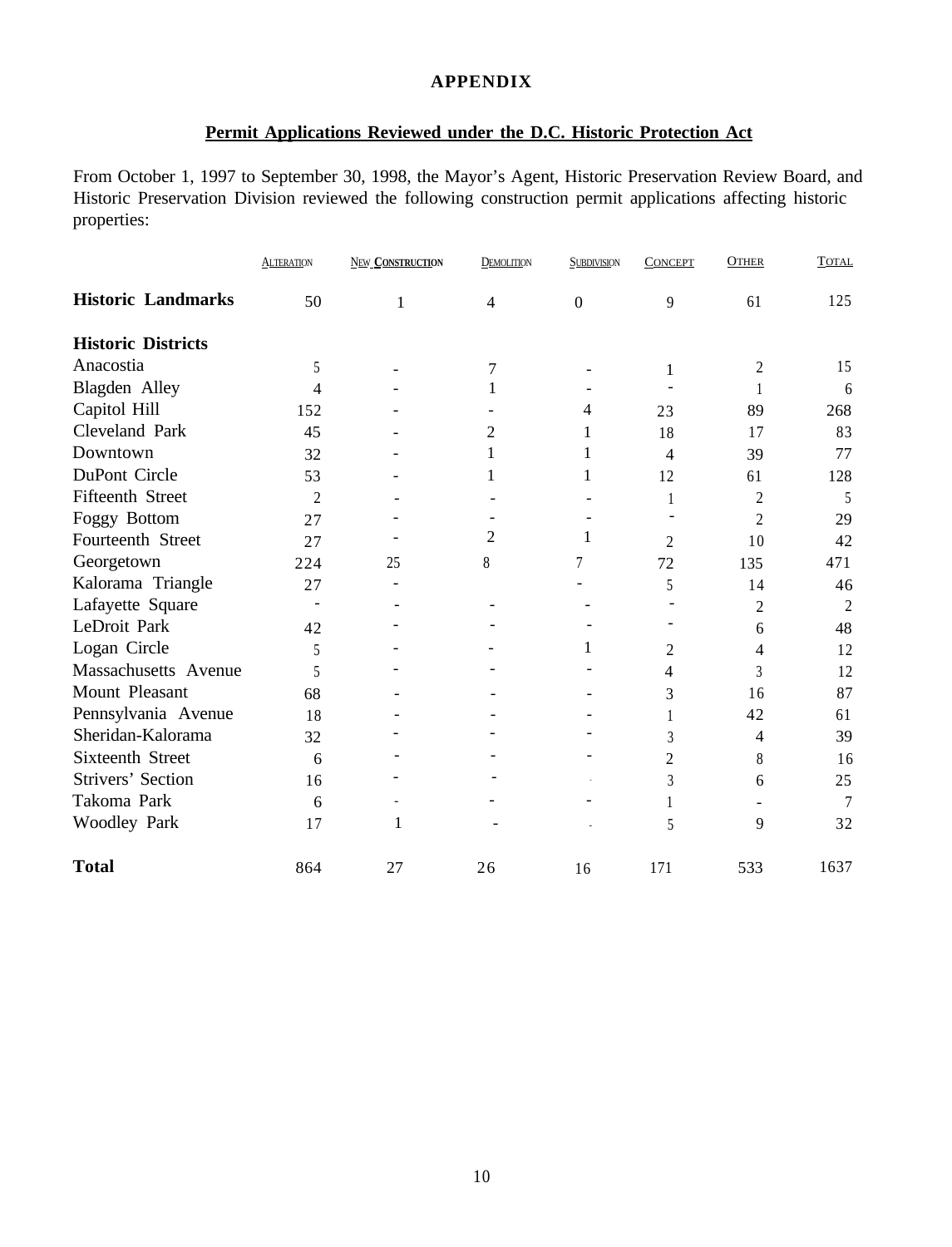## **Value of Private Investment Reviewed under the D.C. Historic Protection Act**

In April 1998, the Historic Preservation Division began systematic monthly tabulation of statistics indicating the level of private investment in historic properties. This data is collated from building permits issued by the District of Columbia for work subject to review under the D.C. Historic Protection Act. It includes costs for building rehabilitation, new construction, and other building activity affecting historic landmarks or districts. From April until the end of the reporting period, the value of investment and permit fees are:

| <b>Six-Month Total</b> | \$70,427,214  | \$1,181,253  |
|------------------------|---------------|--------------|
| September 1998         | 14,770,832    | 229,918      |
| August 1998            | 9,513,220     | 128,942      |
| <b>July 1998</b>       | 20,637,800    | 336,195      |
| <b>June 1998</b>       | 10,206,204    | 192,250      |
| May 1998               | 7,710,245     | 128,598      |
| April 1998             | \$7,588,913   | 165,350<br>S |
| MONTH                  | PROJECT VALUE | PERMIT FEE   |

# **Public Hearings by the Mayor's Agent**

Under the Historic Protection Act, the Mayor's Agent is required to hold a public hearing on a permit application in the following instances:

- **·** for demolition of a historic landmark or building contributing to the character of a historic district;
- **·** for subdivision of a historic landmark property (including division or assembly of land);
- **·** in cases where the applicant claims unreasonable economic hardship or proposes to construct a "project of special merit;"
- **·** upon request of an applicant having received a recommendation for denial from the Historic Preservation Review Board or Commission of Fine Arts; and,
- **·** in any other case deemed appropriate by the Mayor.

For a permit to be issued after the public hearing, the Mayor's Agent must find that failure to issue the permit would result in unreasonable economic hardship to the owner, or that issuance of the permit is necessary in the public interest. "Necessary in the public interest" is defined to mean consistent with the purposes of the preservation law, or necessary to allow the construction of a project of special merit. A "project of special merit" means "a plan or building having significant benefits to the District of Columbia or to the community by virtue of exemplary architecture, specific features of land planning, or social or other benefits having a high priority for community services."

During the reporting period, the Mayor's Agent issued orders or held hearings on the following cases:

#### **1901-13 Martin Luther King Avenue, SE (Anacostia Historic District)**

| Hearing date:               | 3/31/98                                                      |
|-----------------------------|--------------------------------------------------------------|
| Nature of permit request:   | Demolition                                                   |
| Reason for hearing:         | Denial recommended by HPRB                                   |
| Claim of economic hardship? | No                                                           |
| Status:                     | Permits approved as necessary for a project of special merit |